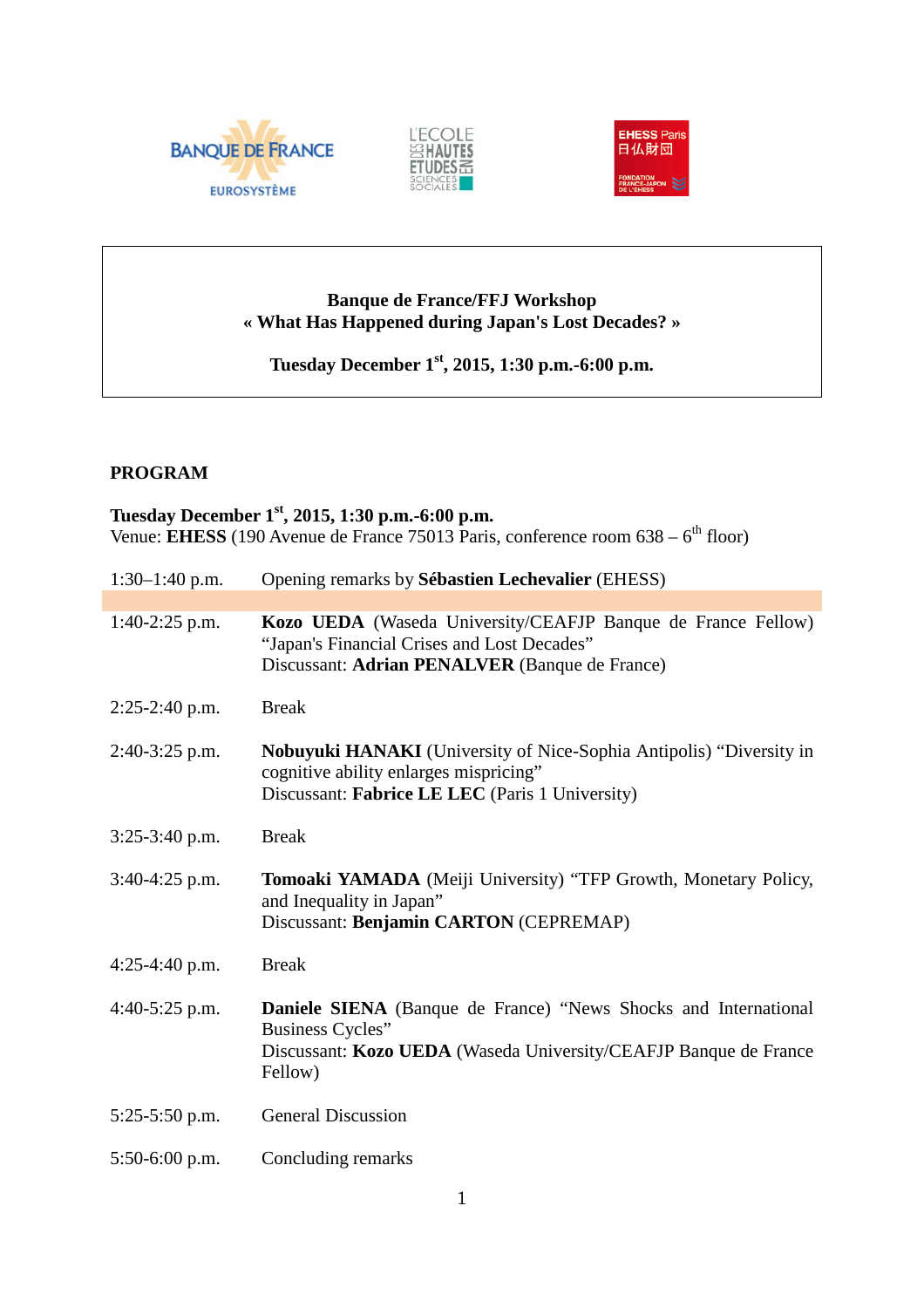#### **Kozo UEDA** (Waseda University/CEAFJP Banque de France Fellow)

#### **"Japan's Financial Crises and Lost Decades"**

In this paper we explore the role of financial intermediation malfunction in macroeconomic fluctuations in Japan. To this end we estimate, using Japanese data, a financial accelerator model in which the balance sheet conditions of entrepreneurs in a goods-producing sector and those of a financial intermediary affect macroeconomic activity. We find that shocks to the balance sheets of the two sectors have been quantitatively playing important role in macroeconomic fluctuations by affecting lending rates and aggregate investments. Their impacts are prominent in particular during financial crises. Shocks to the entrepreneurs' balance sheets have played a key role in lowering investment in the bubble burst during the early 1990s and in the global financial crisis during the late 2000s. Shocks to the financial intermediaries' balance sheets have persistently lowered investment throughout the 1990s. Furthermore, we employ counterfactual simulation of capital injection policy during the period of Japan's banking crisis in the late 1990s and the early 2000s. According to the simulation result, capital injection, which amounts to about 13 trillion yen, raised investment by around 1% of its level.

## **Nobuyuki HANAKI** (University of Nice-Sophia Antipolis)

**"**Diversity in cognitive ability enlarges mispricing**"**

How does known diversity in cognitive ability among market participants influence market outcomes? We investigated this question by first measuring subjects' cognitive ability and categorizing them as `H' type for those above median ability and `L' type for those below median ability. We then constructed three kinds of markets with six traders each: 6H, 6L, and 3H3L. Subjects were informed of their own cognitive type and that of the others in their market. We found heterogeneous markets (3H3L) generated significantly larger mispricing than homogeneous markets (6H or 6L). Thus, known diversity in cognitive ability among market participants impacts mispricing.

#### **Tomoaki YAMADA** (Meiji University)

**"**TFP Growth, Monetary Policy, and Inequality in Japan**"**

In this paper, we construct quarterly series of income and consumption inequality indices from the 1980s to 2000s and estimate how they react to a shock to TFO and conventional monetary policy using the local linear projection. Our findings are summarized in the four points. (i) A favorable shock to TFP and to the short-term interest rate both increases income and consumption inequality indices. (ii) Both shocks affect a distribution at the bottom more than that at the top. (iii) For both shocks, "heterogeneous earnings channel" seems to play an important role. (iv) For both shocks, less than 50% of income inequality is transmitted to consumption inequality. Using a simple dynamic general equilibrium model with heterogeneous agents, we discuss implications of our empirical results to nature of linkage between macroeconomic shocks and idiosyncratic risks.